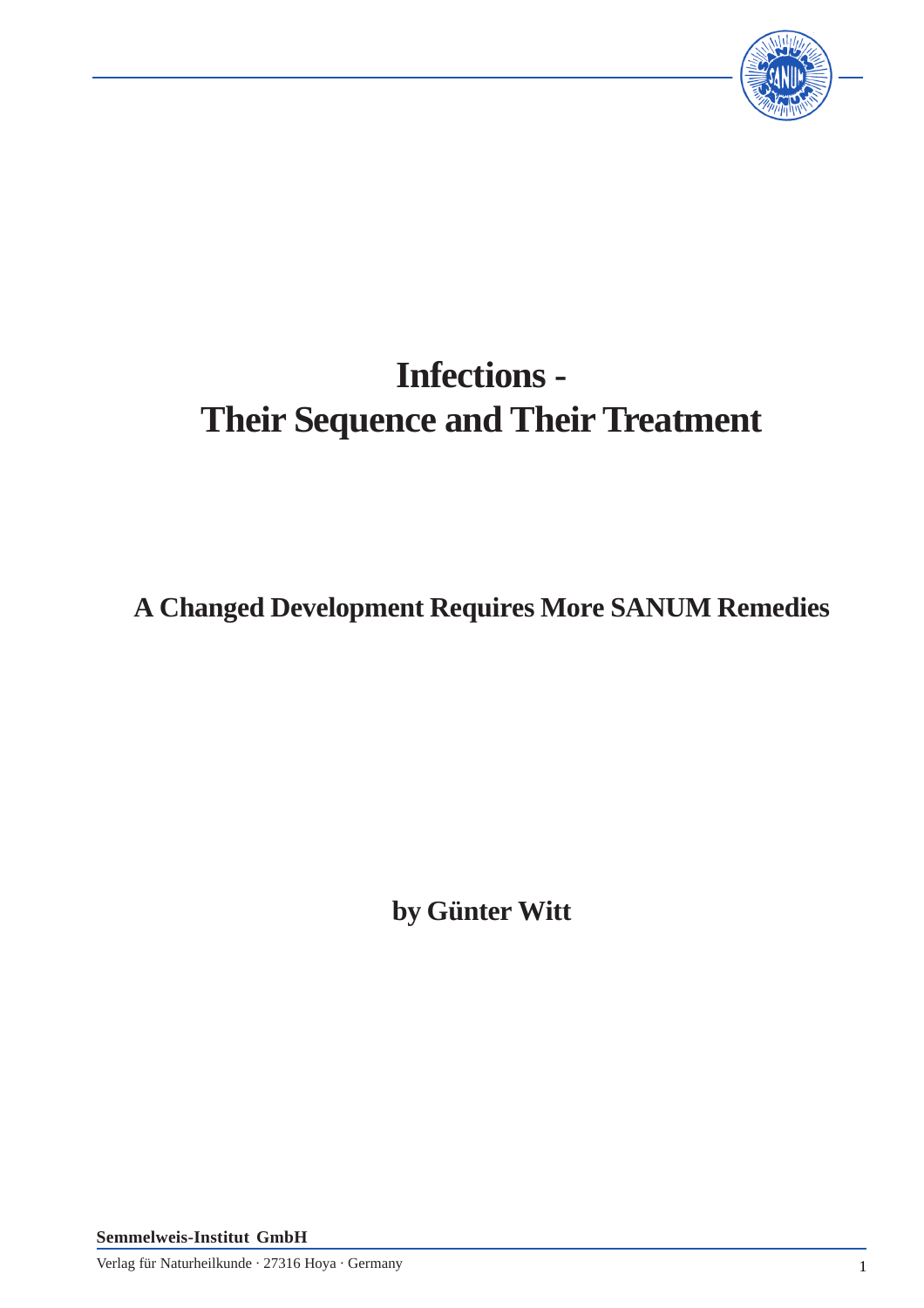

"Dear People, have no concerns; just carry on building bigger atomic bombs; at the most, they are just a few harmless pills for release from the terrors that threaten you on the biological plane."

I place this quotation, relevant to current developments, at the beginning of my report. It is from a letter to Professor Enderlein, written by Dr. Fritsch, December 15, 1958. As concerns the biological situation currently observed, and also experienced in the daily therapeutic practice, the correctness of his early prophecy seems to be confirming itself.

Since June 1983, I have been observing, for example, an extreme increase in virus infections in the darkfield microscope. Until then, it was for me "MUCOKEHL above everything." Since then, the situation has changed entirely. For this reason, NOTAKEHL, PEFRA-KEHL, FORTAKEHL and QUENTAKEHL have, for me, become equally important, sharing the first place even from the first prescription on. What is the field of application for these well proven SANUM preparations? In brief outline, the following grouping can roughly be made:

- For QUENTAKEHL, everything connected with the head, including the nose and paranasal sinuses, the frontal sinuses and the realm of the nerves.
- For NOTAKEHL, nearly the entire rest of the body, but particularly for bronchus, kidneys, renal duct, bladder, nerves; disease connecting with

Ischialgias and just about everything that ends with .... itis".

- For FORTAKEHL, everything that is connected with the mucous membrane, for all dyscracias, liver, large intestine, ovaries, bladder, etc.
- For PEFRAKEHL among others, the ear, the mouth (Paradontosis) and the bladder.

These pointers are mostly suggestive for an overview as to where one may successfully apply these remedies. Candidiasis, for instance, which has become very well known, should primarily be approached with PEFRAKEHL. The Penicillium strains of QUENTAKEHL and FORTAKEHL have the peculiarity of wandering along the nerve strands, where also the viruses are found living on albumic acid. They can be rendered harmless by the immigrating colloids of the quoted strains. One must really first become familiar with the effective areas for each SANUM remedy, and their therapeutic applications, before one masters the entire "keyboard" in the service of the patient.

A few thoughts regarding the patient and our relationship with him or her: To me, it seems important to live up to the trust placed in us as therapists and to raise this trust into a stronger self confidence that should be our primary focus. In this, we should transmit our own positive attitude to the patient for even greater trust. Truthfulness helps with this, and also a friendly smile. In view of today's prevailing sense

that everything can be produced, it does no harm to admit that one is not omnipotent or omniscient.

#### **Examples from the Practice**

A patient is taking estrogen on prescription by a gynecologist. She perspires much and, naturally, has difficulties with her Calcium metabolism. In this, it must be considered that the gall and the suprarenals play a significant role for the hormonal balance. In this process, NIGERSAN and LA-TENSIN (Bacillus subtilis) have their great therapeutic chance. When the patient perspires even during the day, in spite of her intake of estrogen, there is usually an infection behind it. The possibilities for it are nowadays manifold; there is no break in the chain of treated, or only half treated, infections. This progressively weakens the immune system in the course of time.

Added to this is the peculiar but significant process that we withdraw ourselves unconsciously, when there is a weakening of the immune system, thus avoiding the making of a needed decision. Then we lie in bed for a week, finding the time to make the decision. When that is accomplished, we feel better again rather quickly. Such a course has been clinically observed in over 5,000 cases. It is interesting to observe this aspect in connection with infections.

When antibiotics are taken, their effect is temporary, only mitigating the symptoms. The virus keeps on thriving through organic blockades. This can be followed through the darkfield microscope. The same applies to treatment with gamma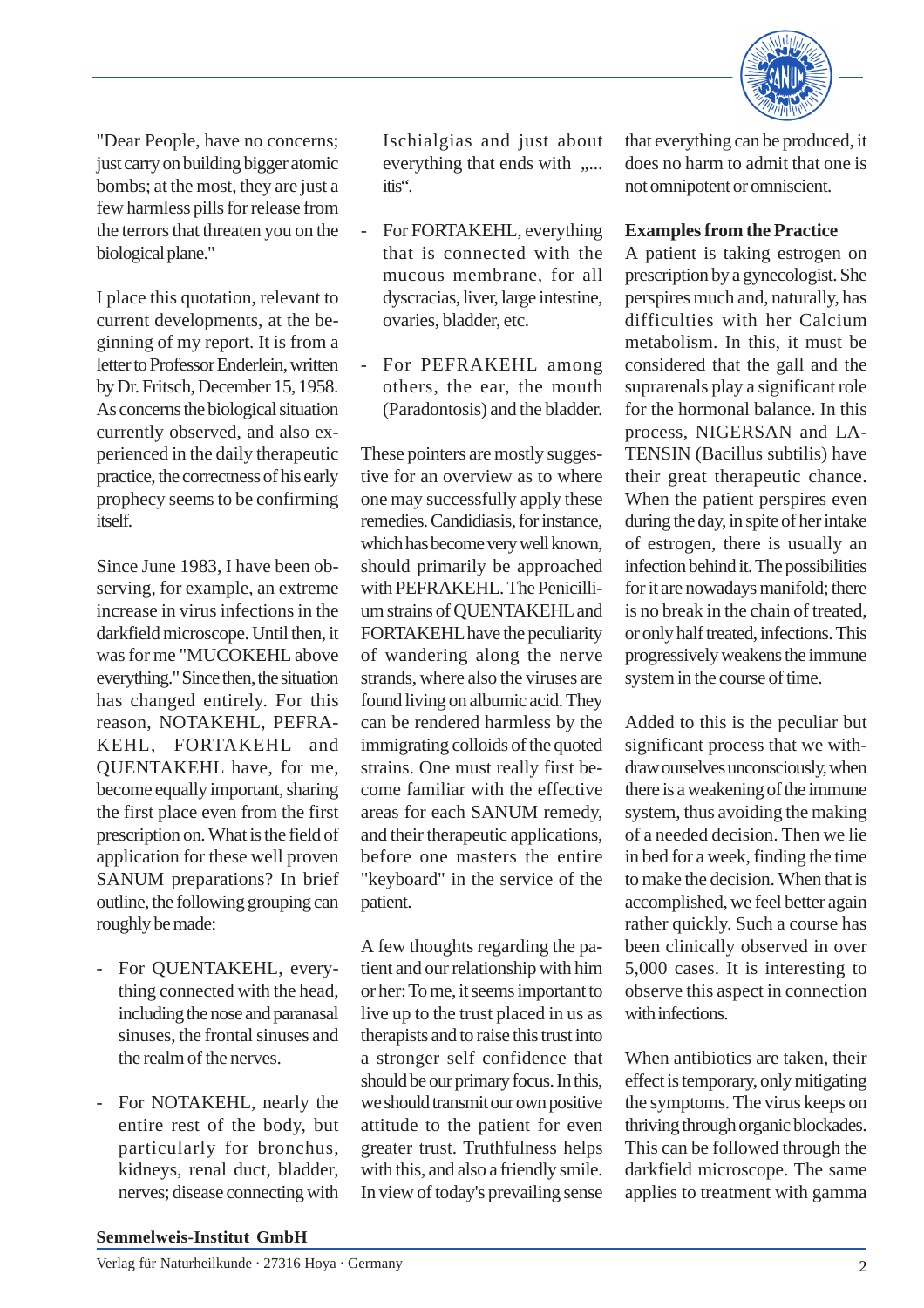

globulin. After 24 hours, the virus presents itself again in fall activity. Even before, or at the commencement of therapy, we should avail ourselves of the good possibility of control through darkfield microscopy in every situation. Through Iris diagnosis, one can see in which organ area the infection sits, and in the darkfield, one sees the virus according to its type, which can be quite well determined already with a 1,000 fold enlargement.

If a patient sits before me with all kinds of troubles and has been treated by many so that he says now that nobody can help him, I quietly agree with him and suggest that he is free to go home again. He has already programmed himself negatively and allows nobody into his being. We should have the courage to offer him to come back another time when he has cleared his attitude. He must hear us say that there are really good remedies, bat they can help only when he is open to it.

The patient also complained about great tiredness. This connects with congestion, and that means, lack of oxygen, which the Erythrocytes can no longer balance out in natural adaptability. Here, Sanuvis helps, 3x daily 2 teaspoons. If he cannot sleep between 11 p.m. and 1 a.m., one must consider the gall, according to biorhythms. Now, the application of FORTAKEHL tablets is indicated.

## **Therapy Requires Comprehensive Insight**

If there is weakness in thinking and concentrating, and many a gouty complaint, one must consider

the hypophysis, which is the most important regulatory organ, with the pancreas behind it as its food supplier. One hardly thinks of treating the pancreas of an otherwise normal and healthy person whose power of vision is getting worse. But indeed, it nourishes heart, eyes, and hypophysis. The so-called vegetative dystonia has, for me, "its seat" in the pancreas. Thus, when the hypophysis is no longer properly nourished by us, its corresponding regulatory activities are no longer correctly fulfilled.

In close collaboration with the pancreas are also our gall, which must flow, as also the spleen whose function depends on the gall. Again, the stomach cannot function properly when the kidneys fail to do so. One must always look in a comprehensive perspective including the collaboration of all organs. This has already been pointed out in the rules of Acupuncture, as also by the rules of Biorhythms. For instance, bronchitis may resist all treatments for 30 years, but after a 3 week long treatment of the kidneys and bladder, this same bronchitis may disappear suddenly forever. The core of the matter is the correspondence of mucous membranes amongst each other. The solution of the problem, therefore, lies usually on the opposite side. One must know who collaborates with whom, either directly or indirectly. Therapy always requires, first, a release/drainage/ elimination; only then does a building up of regulation follow. For this I use FORTAKEHL nearly exclusively in clinical packages. The

standard dosage is 3x 2 tablets before meals. With a very large dosage that is not meant to be imitated I have gotten rid of a viral icterus in only three days.

If sudden fainting, or repeatedly sinking into a short, unconscious sleep during work, eye diagnosis again points to the hypophysis. After two weeks treatment with Zincum cyanatum oligoplex, 3x 15 drops, the hypophysis indication in the iris may have already improved. But if the condition of the patient remains unchanged, then check his pulse, which often slowly occurs with a gentle second block pressure value. The values 100/105: 55/60 always point to congestion, starting from gallbladder-pancreas. Possibly indicated is, then, Pancreaticum/ Hevert, 3x 1 teaspoon after meals. Fainting spells and dizziness (from liver/spleen) may be removed in this way, for sure. NOTAKEHL and QUENTAKEHL are always co-participants along with other SANUM remedies.

These two SANUM remedies play an important role also in my practice when treating multiple sclerosis. As a rule, 5 drops are given 3x daily. In this treatment, it is to good advantage to give a liniment with these remedies mornings, rubbing it into the areas of the cervical spine and the lumbar spine, using 4 or 5 drops for each. In many cases, the virus has extended itself into the gall pancreas glandular ducts, which causes congestion in the flow of body fluids. The flow can be restored by using FORTAKEHL. This remedy must always accompany such cases.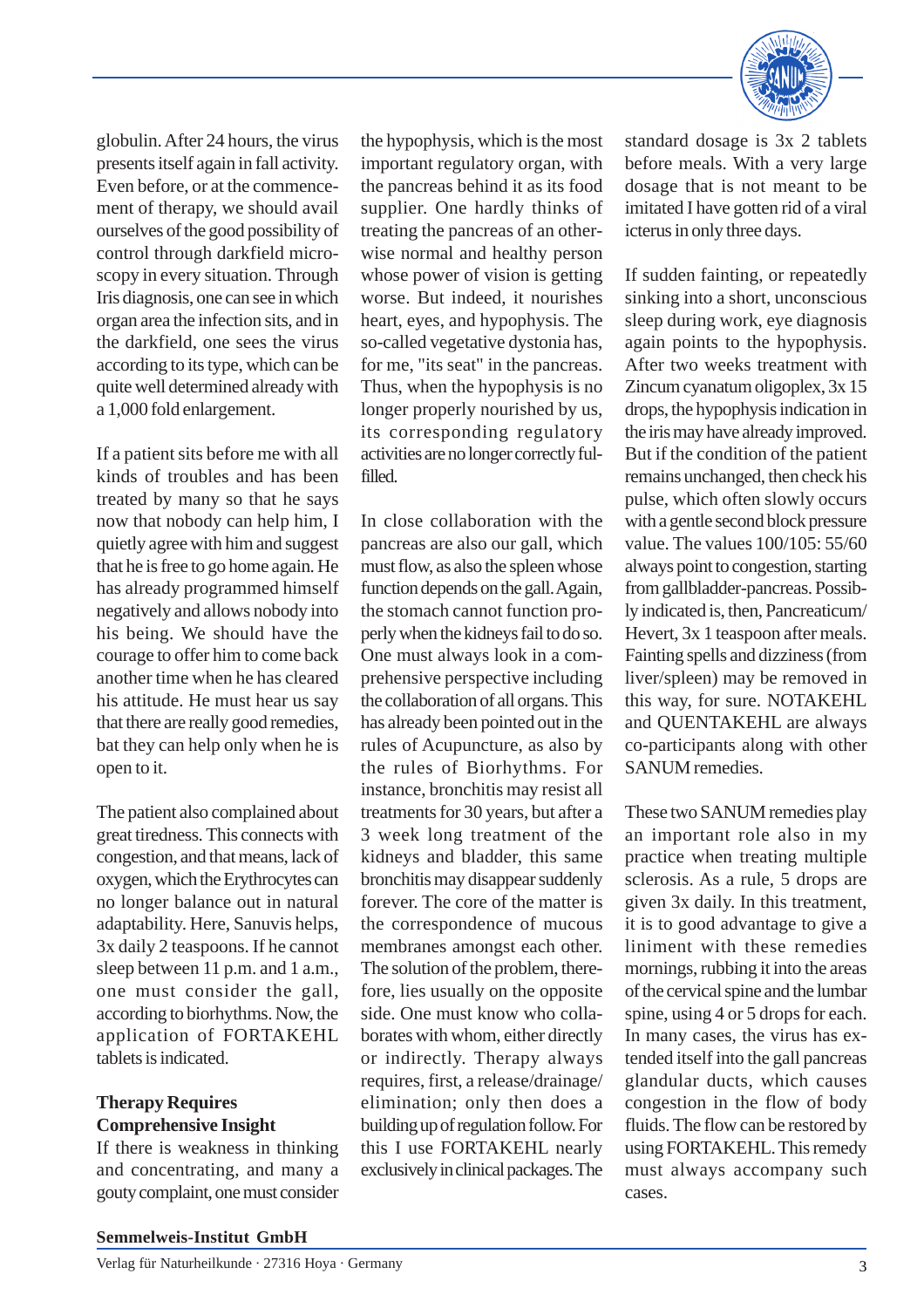

In the case of patients having an inflammation of the connective tissue on the eyes, I always treat the kidneys along with them. An excretion causing itchiness around the eyes, and a feeling of sand grains in the eye, is connected with these organs. Such patients get 2x daily 1 drop of NOTAKEHL into the eye. This also goes for renal hypertonia caused by a virus in youthful persons. For this, a suppository of NOTAKEHL is used in the evening, and the condition is quickly relieved. In this, it is most important that the channels for elimination are open. Also, the aqueous fluid in the eyes must be treated via the lymph, the spleen, the immune system and the suprarenals. For this, the spleen is a very important organ. Our will congests the spleen when things are not working as we wish, in this way producing the damaging congestion. Every organ has a correspondence with our emotions and ways of thinking; every thought is a spark of energy. One thousand such sparks tied to one detail really can obstruct the living current. These processes are to be remembered for every therapy.

#### **Treatment Suggestions for the Practice**

The immune system collaborates with the spleen, suprarenals, thymus gland and the Peyer's Plaques in the intestine. When these areas are damaged in a patient, it is possible to bring a fast and essential improvement with the following injection: with a size 20 needle on a 5 ml syringe, inject i.v., Zincum cyanatum opl., 2 ml SANUVIS, 2 ml Restructa forte N or another kidney remedy, 0.5 ml Rhodizonacid compl. and 0.3 ml QUEN-TAKEHL D5. If the patient has no damaging history of cortisones or antibiotics, this injection will relieve the pressure behind the eye within 5 to 10 minutes; he will see clearly. Hands and feet will get warm again. The patient feels internally relieved and lighter.

Until the end of 1985, I have given injections i.v. with NOTAKEHL, QUENTAKEHL, PEFRAKEHL and FORTAKEHL together. Through the increased viral stress conditions observed afterwards, I observed increasing numbers of cases with shaking chills as a reaction. Nowadays, I give only QUENTAKEHL i.v and NOTA-KEHL, FORTAKEHL and PEFRAKEHL with a Vitamin B complex or other remedies only per i.m. When the nose is plugged (paranasal to the frontal sinus), I have them rub some QUEN-TAKEHL into the root of the nose and the forehead. Faster and better yet in its effect is a small injection without penetrating. I spray a mixture of 0.5 ml NO-TAKEHL, 0.5 ml QUENTA-KEHL, 0.5 ml FORTAKEHL, 0.5 ml PEFRAKEHL, and 0.5 ml Rhodizonacid compl. half and half into each nostril.

For a middle ear inflammation or the threat of a hearing problem, there is immediate help from spraying equal parts of a mixture of 0.5 ml NOTAKEHL and 0.5 ml PEFRA-KEHL into each ear canal. The same remedy is then also used by the patient for both ingestion and also rubbing it around the area of the ears. For draining, remedies such as Capsicum opl. or Otovo-

wen can be considered. An occasional occurrence of dizziness after spraying into the ears will disappear after a few minutes.

# **Good Successes Also for the Dental Area**

In spite of X rays and other procedures, causes are often not clearly provable in the dental area. For complaints in this area, NOTAKEHL tablets 2 x 1 tablet daily, sucking and lymph remedies, such as Lymphomyosot, according to the constitution, will render effective help. NOTAKEHL drops, as also Arnica opl., should be taken alongside, and also rubbed into the affected cheek. For such hidden root neuralgias in the dental area which may continue despite dental sanitization a very well proven remedy is Aranea opl.

These complaints generally arise only because new stress signals are sent from a virus infection. Many a infected tooth is often without a direct organ connection because of its weakness; then the infection tends to settle into a permanent situation. One can also treat tooth fistulas effectively. In these cases, spraying with 0.5 ml Rhodozinacid compl. and 0.5 ml NOTAKEHL is effective.

## **Viral Migrations Are Without Limits**

In recent times there has been a noticeable increase in depression. Viral activities can be seen as contributory causes. In this matter, attacks of Endobionts, according to Enderlein, are here obviously not the primary factor but, rather, the metabolic waste products of viruses that stress the nerve cells in